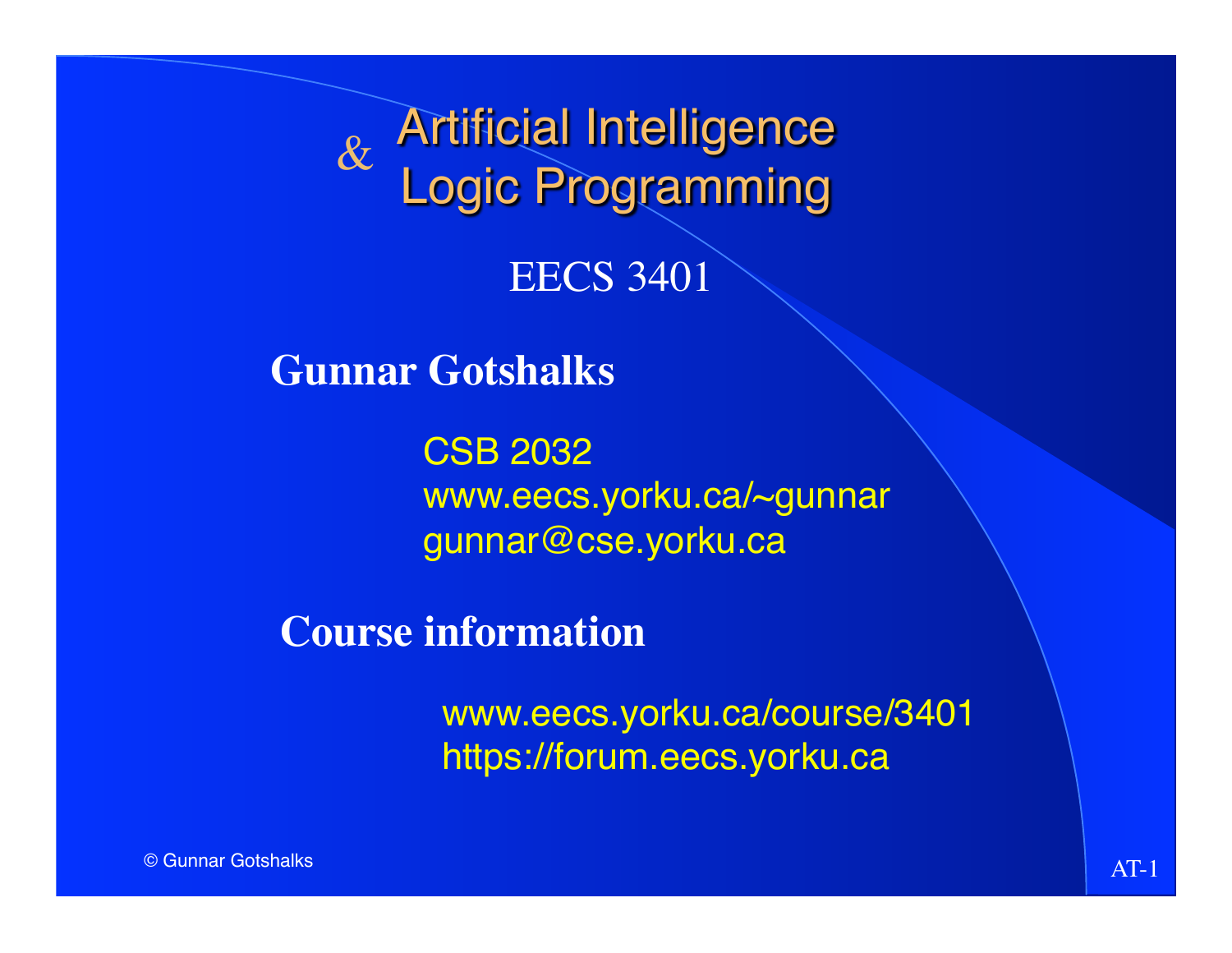## • Textbook

– Prolog Programming for Artificial Intelligence Fourth Edition Ivan Bratko Addison Wesley (Pearson), 2012

• Class schedule

– Approximate timing for topics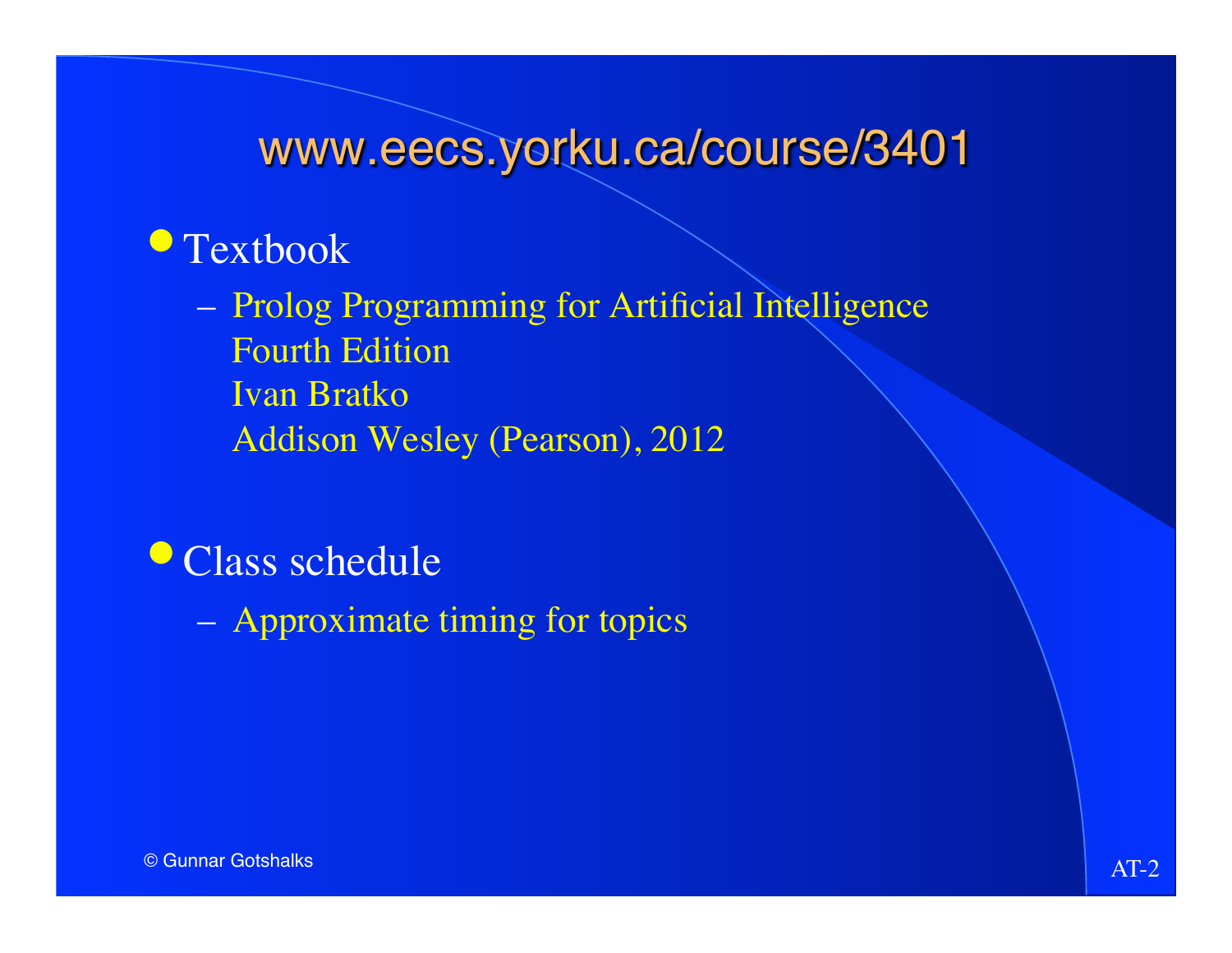## **•**Timetable

– Due dates for exercises and tests

## **•Workload**

- 5 reports  $(4\%, 4\%, 4\%, 8\%, 8\%)$  each for  $28\%$
- $-2$  in-class exams 18% each for 36%
- final exam for 36%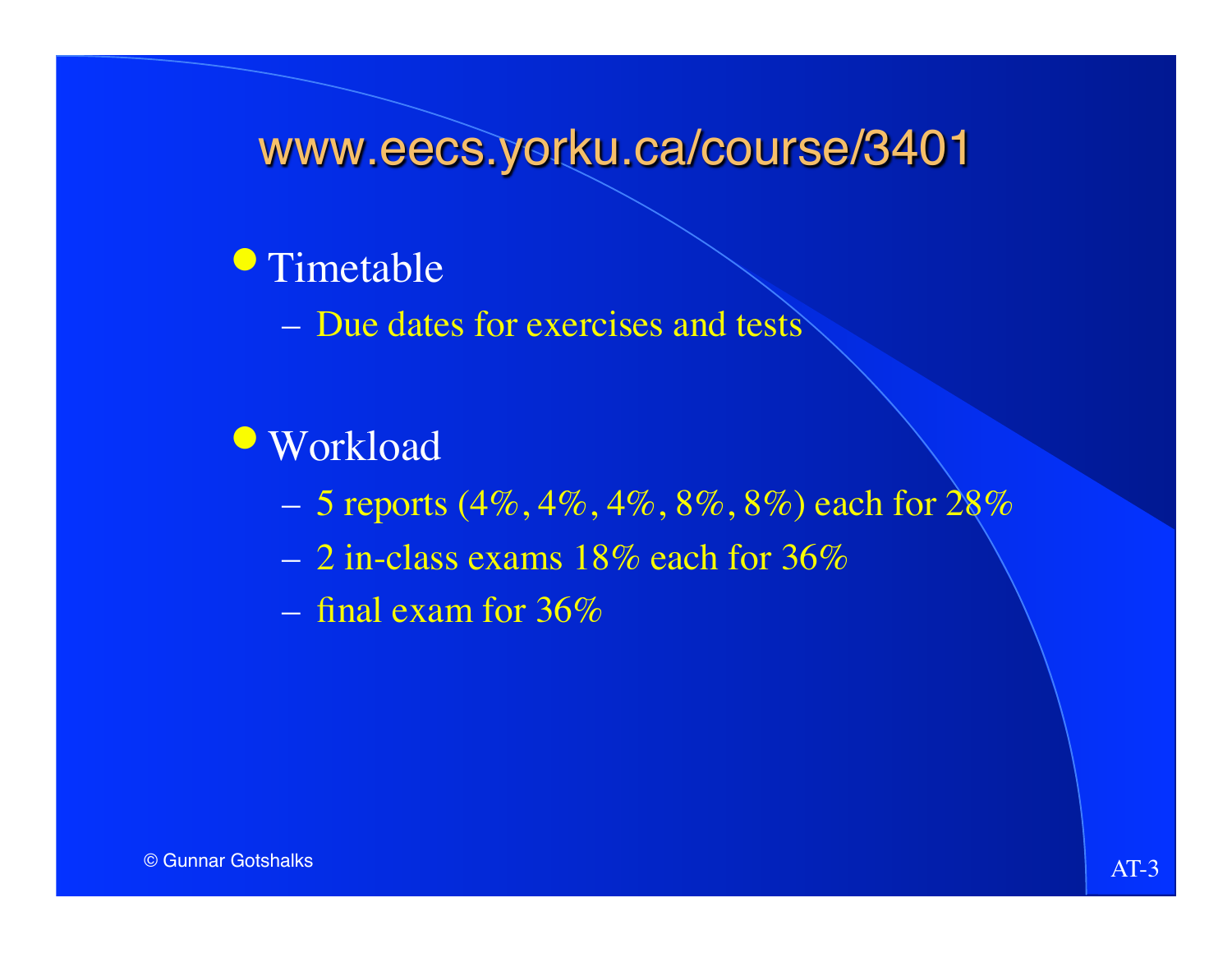**• Grading scheme** To pass the the course requires ≥2.0 gpa over the five reports **AND** ≥2.0 gpa over two in-class exams and final exam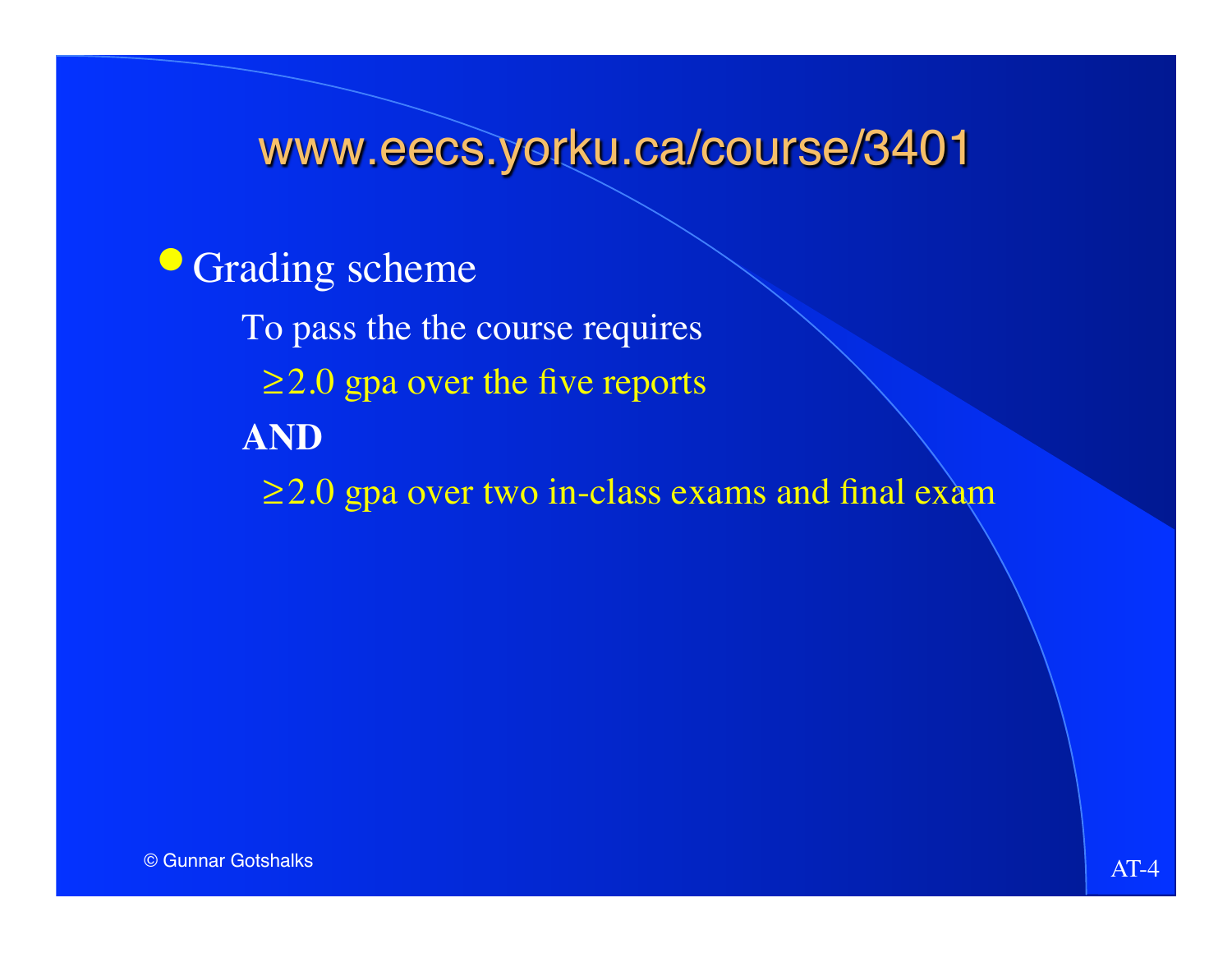**•Verifying your course grade record** 

- Follow link *Your grade record* on the *Grades* page for the course
- Use your EECS account

### **•** Alternate

- Log into Prism
- Use the following command **courseInfo 3401 [2014-15 W]**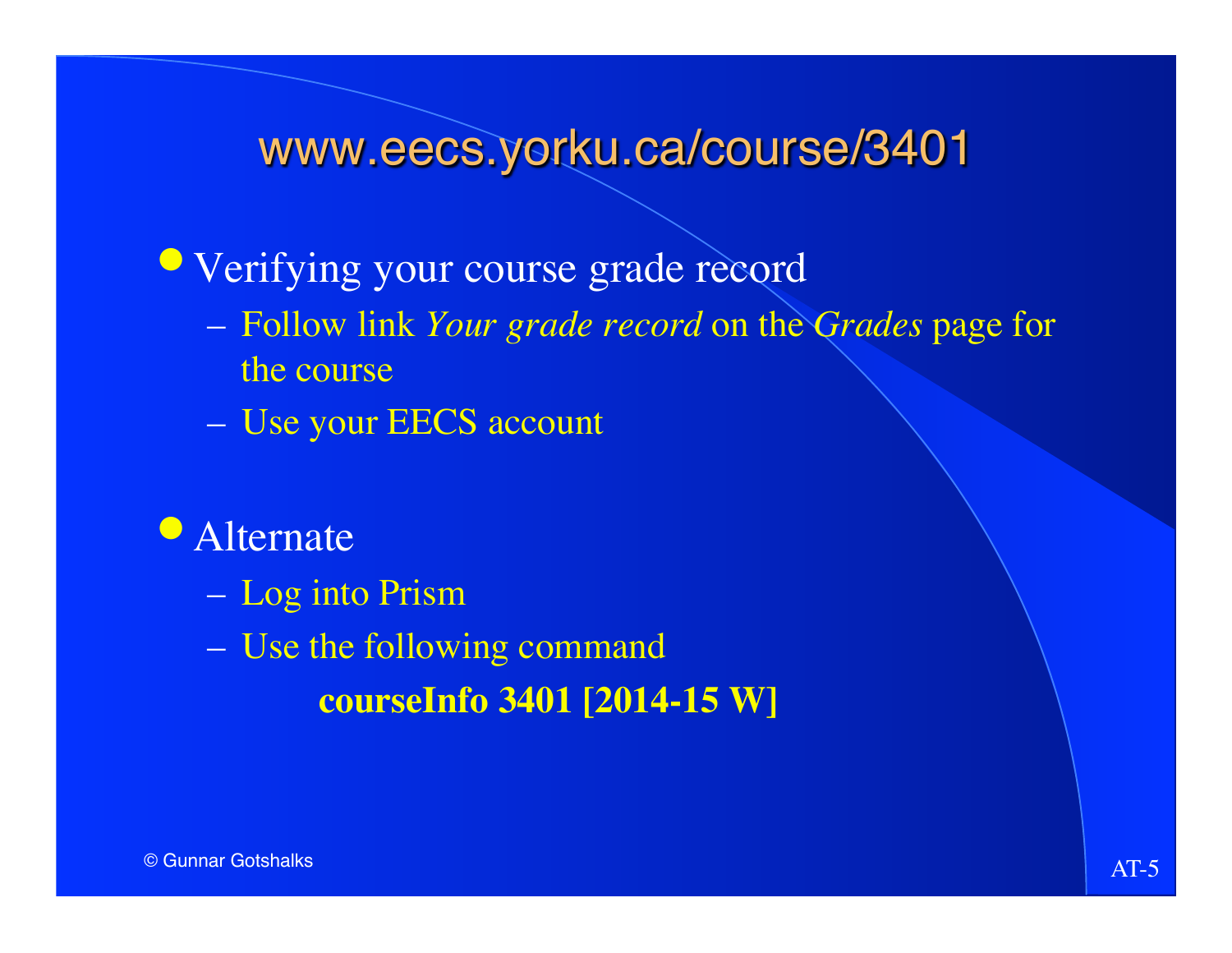## Resources

- Supplementary notes
- Prolog files for reports and examples
- Tool use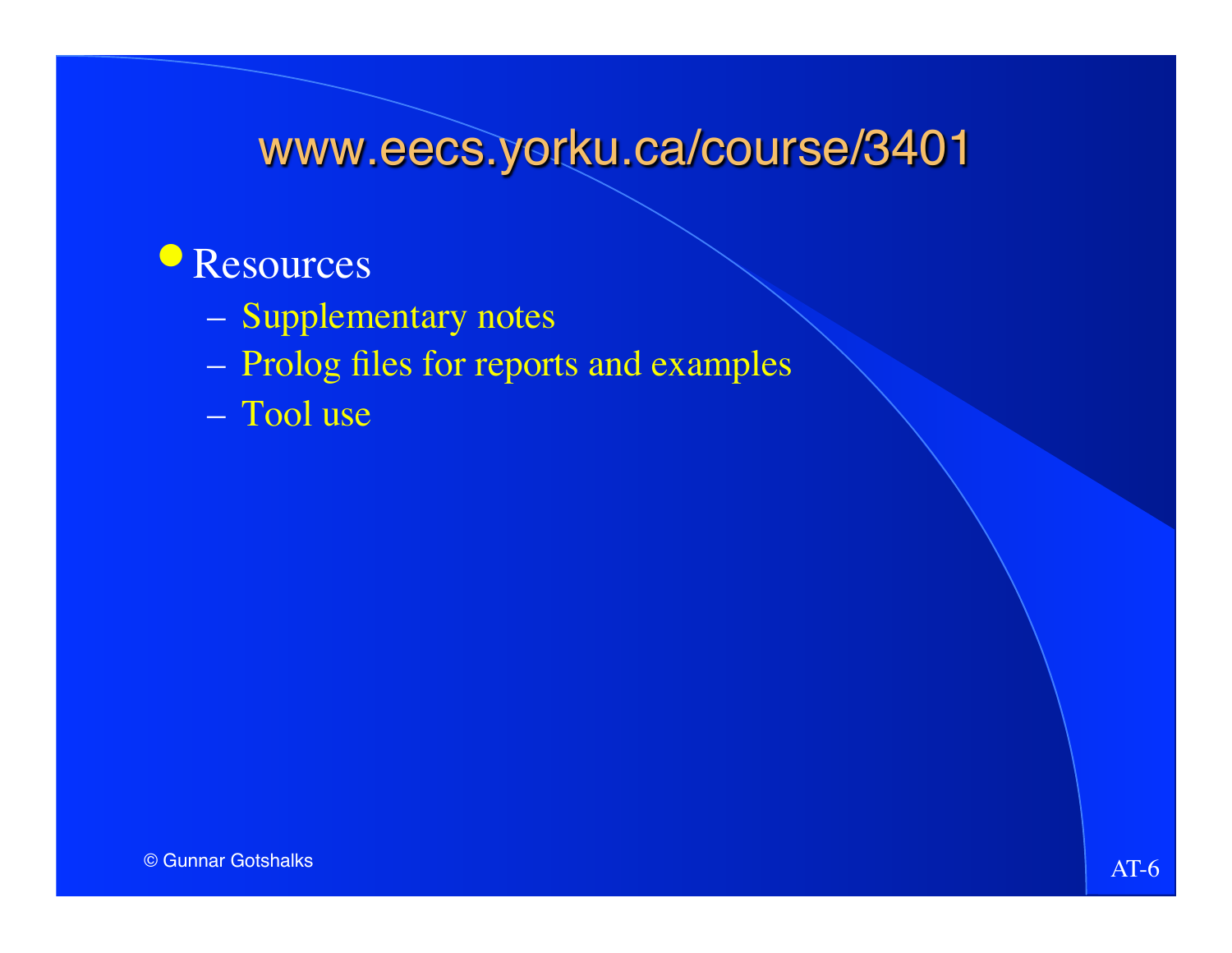# https://forum.eecs.yorku.ca

- Used by the instructor
	- For announcements about the course
		- Report specifications
		- •Notification that course work has been graded
- •Used by students
	- To discuss the course material and general problems your with reports
	- **NOT** for posting solutions for reports
- **Login using your EECS account**